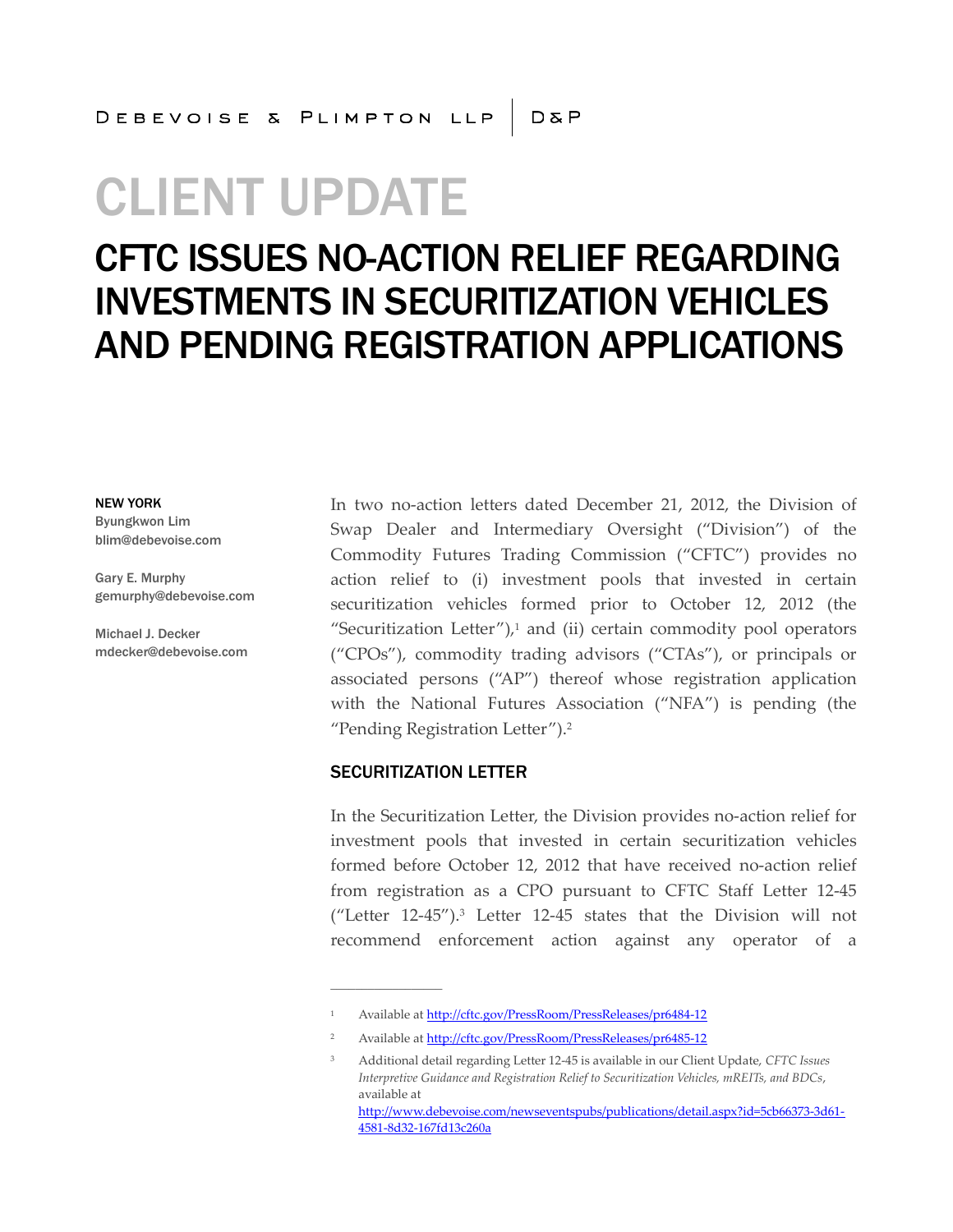### DEBEVOISE & PLIMPTON LLP D&P

securitization vehicle ("legacy securitization vehicle") for failing to register as a CPO if the following criteria are and remain satisfied:

- The issuer has issued fixed income securities before October 12, 2012 that are backed by and structured to be paid from payments on or proceeds received in respect of, and whose creditworthiness primarily depends upon, cash or synthetic assets owned by the issuer;
- The issuer has not and will not issue new securities on or after October 12, 2012; and
- The issuer shall promptly, upon request of the CFTC or any division or office thereof, and in any event within five business days of such request, provide to such requester an electronic copy of the following: (i) the most recent disclosure document used in connection with the offering of the related securities, (ii) all amendments to the principal documents since issue, (iii) the most recent distribution statement to investors, and (iv) if the issuer's securities were offered relying on Rule 144A under the Securities Act of 1933, a copy of the information that would be provided to prospective investors to satisfy Rule 144A(d)(4); *provided that*, if the issuer does not provide the required information, it must demonstrate that it cannot obtain the required documents through reasonable commercial efforts.

In the Securitization Letter, the Division states that the operator of a fund that invests in a legacy securitization vehicle that satisfies the above criteria should be entitled to relief comparable to that of the underlying legacy securitization vehicle. Accordingly, the Division will not recommend that the CFTC take enforcement action for failure to register as a CPO against the operator of a fund:

- that invests in a legacy securitization vehicle whose operator is entitled to no-action relief under the terms of Letter 12-45, and
- who otherwise would not be required to register as a commodity pool operator.

Relief under the Securitization Letter is self-effectuating and does not require any notice or filing with the CFTC.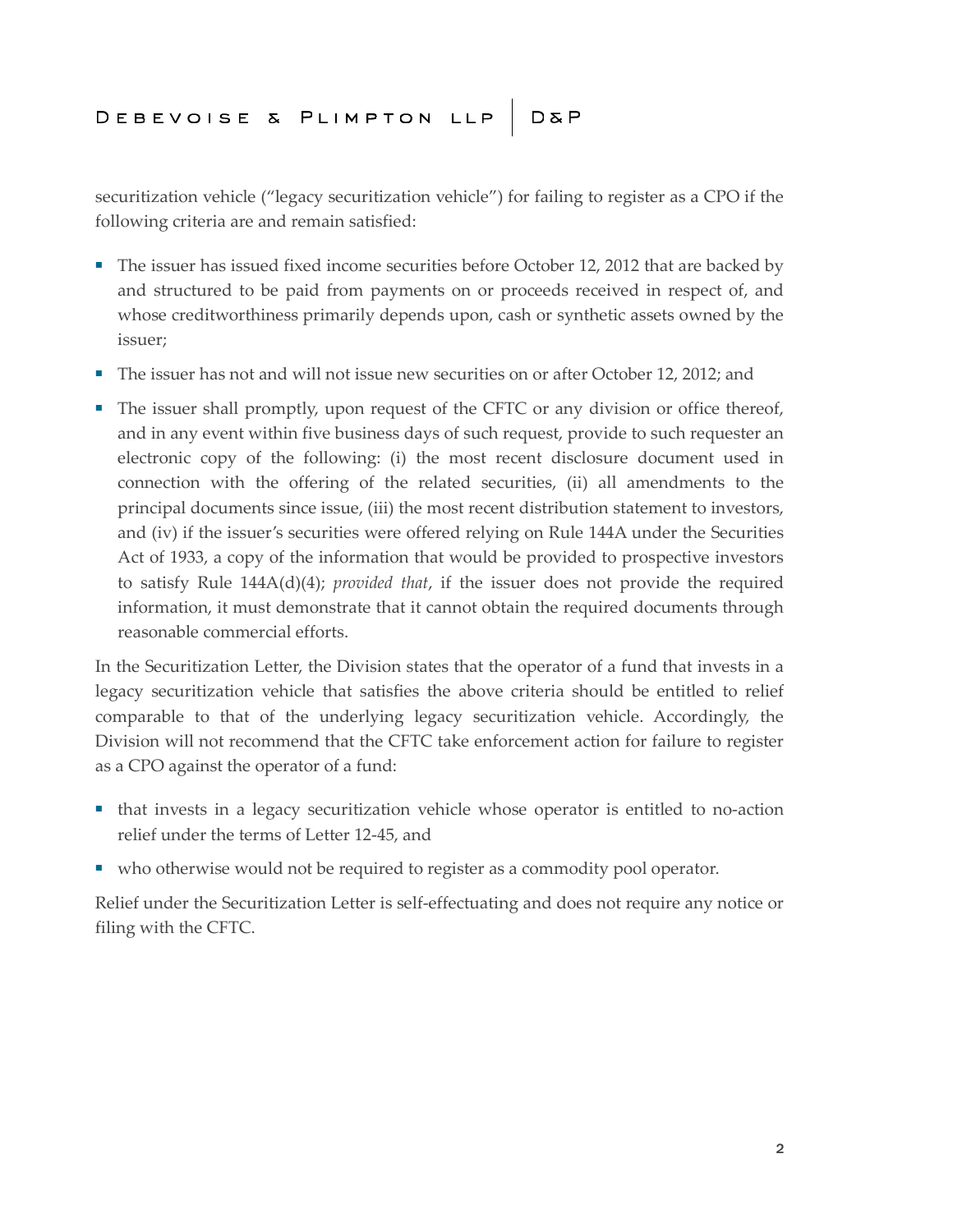### DEBEVOISE & PLIMPTON LLP D&P

#### PENDING REGISTRATION LETTER

In the Pending Registration Letter, the Division provides temporary no-action relief to certain CPOs, CTAs, and the principals and APs thereof whose registration application with the NFA is pending.

The Division acknowledges that, pursuant to the repeal of section  $4.13(a)(4)$  and the amendments to section 4.5,<sup>4</sup> a large number of persons will no longer be able to rely on a previously operative exclusion or exemption, and will therefore be required to register with the CFTC by December 31, 2012. The Division also acknowledges that the NFA may be unable to timely process such registration filings, potentially impairing the ability of such applicants to conduct commodity interest transactions and, absent relief, disrupting their businesses.

To avoid such disruptions, the Division will not recommend enforcement action against CPOs, CTAs, and the principals and APs thereof, who are required to register as a result of the recent amendment to section 4.5 or the rescission of section 4.13(a)(4), for engaging in activities as such or operating in such capacities, as applicable, prior to a registration as such being granted or denied by the NFA, provided that such persons comply with the following requirements:

- On or before December 31, 2012, the person completes and files with the NFA a registration application, including, as appropriate, Forms 7-R and 8-R, as well as any required fingerprint card for each of its principals and APs; and
- Subject to the foregoing, on and after January 1, 2013, the person shall be subject to, and shall comply with, the Commodity Exchange Act and the CFTC's regulations applicable to its activities as a CPO or CTA, or principal or AP thereof, as if the person were in fact registered or approved in such capacity.

Such relief will terminate (i) on the date on which the NFA provides notice that the person is registered as a CPO, CTA or principal or AP thereof, $5$  (ii) five days after service by the NFA of a notice on such person that the person may be disqualified from registration or

**\_\_\_\_\_\_\_\_\_\_\_\_\_\_\_\_\_\_**

<sup>&</sup>lt;sup>4</sup> Additional detail regarding the amendments to part 4 of the CFTC Regulations are available in our Client Update, *Amendments to CFTC Part 4 Regulations Regarding Commodity Pool Operators and Commodity Trading Advisors*, available at http://www.debevoise.com/newseventspubs/publications/detail.aspx?id=e42014f7-c21f-4106-8932-383132e8b16a

Unless otherwise indicated, all section references are to the CFTC Regulations.

<sup>5</sup> In accordance with section 3.2(c), "Registration processing by the National Futures Association; notification and duration of registration."